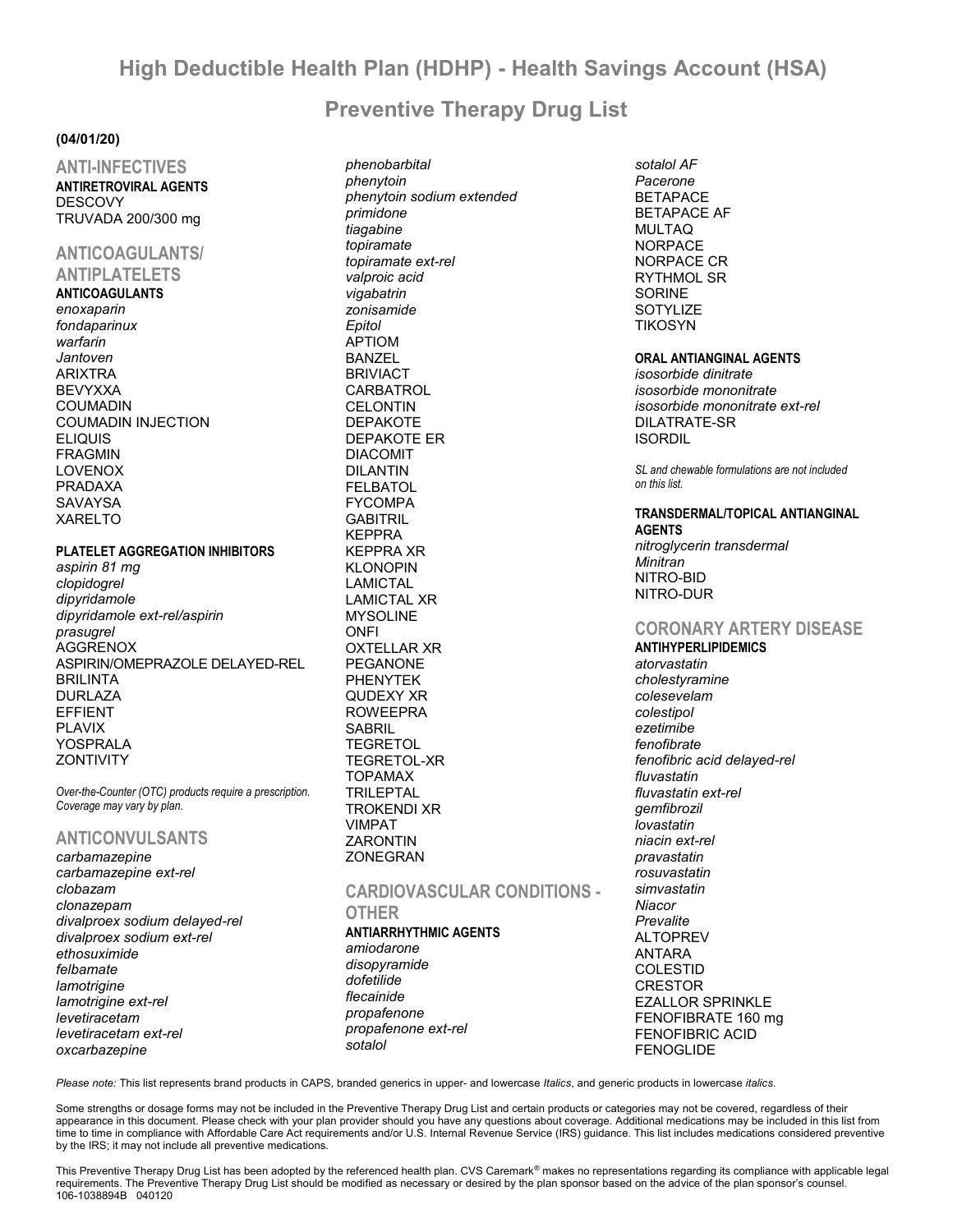FIBRICOR FLOLIPID LESCOL XL LIPITOR LIPOFEN LIVALO LOPID NIASPAN **PRAVACHOL** QUESTRAN/QUESTRAN LIGHT SIMVASTATIN SUSPENSION **TRICOR TRIGLIDE** TRILIPIX VASCEPA WELCHOL ZETIA ZOCOR ZYPITAMAG

#### **COMBINATION ANTIHYPERLIPIDEMICS**

*amlodipine/atorvastatin ezetimibe/simvastatin* CADUET VYTORIN

#### **DIABETES**

**DIAGNOSTIC AGENTS AND SUPPLIES** BLOOD GLUCOSE MONITORS - ALL BLOOD GLUCOSE STRIPS - ALL CONTROL SOLUTIONS INSULIN DELIVERY DEVICES INSULIN SYRINGES, INFUSION SETS, AND NEEDLES - ALL KETONE BLOOD TEST STRIPS - ALL LANCETS, LANCET DEVICES MINIMED INSULIN INFUSION PUMP OMNIPOD INSULIN INFUSION PUMP URINE TESTING STRIPS - ALL V-GO INSULIN INFUSION PUMP

*Over-the-Counter (OTC) products require a prescription. Coverage may vary by plan.*

#### **INHALED DIABETES AGENTS** AFREZZA

#### **INJECTABLE DIABETES AGENTS**

ADLYXIN ADMELOG APIDRA BASAGLAR KWIKPEN BYDUREON BYETTA FIASP HUMALOG HUMULIN INSULIN LISPRO LANTUS LEVEMIR MYXREDLIN NOVOLIN

NOVOLOG **OZEMPIC SOLIQUA SYMLINPEN** TOUJEO TRESIBA **TRULICITY** VICTOZA XULTOPHY

*Over-the-Counter (OTC) products require a prescription. Coverage may vary by plan.*

#### **ORAL DIABETES AGENTS**

*acarbose alogliptin alogliptin/metformin alogliptin/pioglitazone glimepiride glipizide glipizide ext-rel glipizide/metformin glyburide glyburide, micronized glyburide/metformin metformin metformin ext-rel miglitol nateglinide pioglitazone pioglitazone/glimepiride pioglitazone/metformin repaglinide tolbutamide* ACTOPLUS MET ACTOPLUS MET XR ACTOS AMARYL DUETACT FARXIGA FORTAMET GLUCOPHAGE GLUCOPHAGE XR **GLUCOTROL** GLUCOTROL XL **GLUMETZA** GLYNASE GLYSET GLYXAMBI INVOKAMET INVOKAMET XR INVOKANA JANUMET JANUMET XR JANUVIA **JARDIANCE** JENTADUETO JENTADUETO XR KAZANO KOMBIGLYZE XR METAGLIP NESINA **ONGLYZA** 

OSENI PRECOSE **QTERN** RIOMET RIOMET ER **RYBELSUS** SEGLUROMET **STARLIX** STEGLATRO STEGLUJAN SYNJARDY SYNJARDY XR TRADJENTA XIGDUO XR

# **HEMATOLOGIC AGENTS**

ADVATE ADYNOVATE AFSTYLA ALPHANATE ALPHANINE SD ALPROLIX BENEFIX COAGADEX CORIFACT ELOCTATE ESPEROCT FEIBA HEMOFIL M HUMATE-P IDELVION IXINITY JIVI KOATE-DVI KOGENATE FS KOVALTRY MONONINE NOVOEIGHT NUWIQ PROFILNINE SD **RECOMBINATE** RIXUBIS TRETTEN XYNTHA

## **HYPERTENSION**

**ACE INHIBITORS/ANGIOTENSIN II RECEPTOR ANTAGONISTS AND COMBINATION AGENTS** *amlodipine/benazepril benazepril benazepril/hydrochlorothiazide candesartan candesartan/hydrochlorothiazide captopril captopril/hydrochlorothiazide enalapril enalapril/hydrochlorothiazide eprosartan fosinopril fosinopril/hydrochlorothiazide irbesartan*

*Please note:* This list represents brand products in CAPS, branded generics in upper- and lowercase *Italics*, and generic products in lowercase *italics*.

Some strengths or dosage forms may not be included in the Preventive Therapy Drug List and certain products or categories may not be covered, regardless of their appearance in this document. Please check with your plan provider should you have any questions about coverage. Additional medications may be included in this list from time to time in compliance with Affordable Care Act requirements and/or U.S. Internal Revenue Service (IRS) guidance. This list includes medications considered preventive by the IRS; it may not include all preventive medications.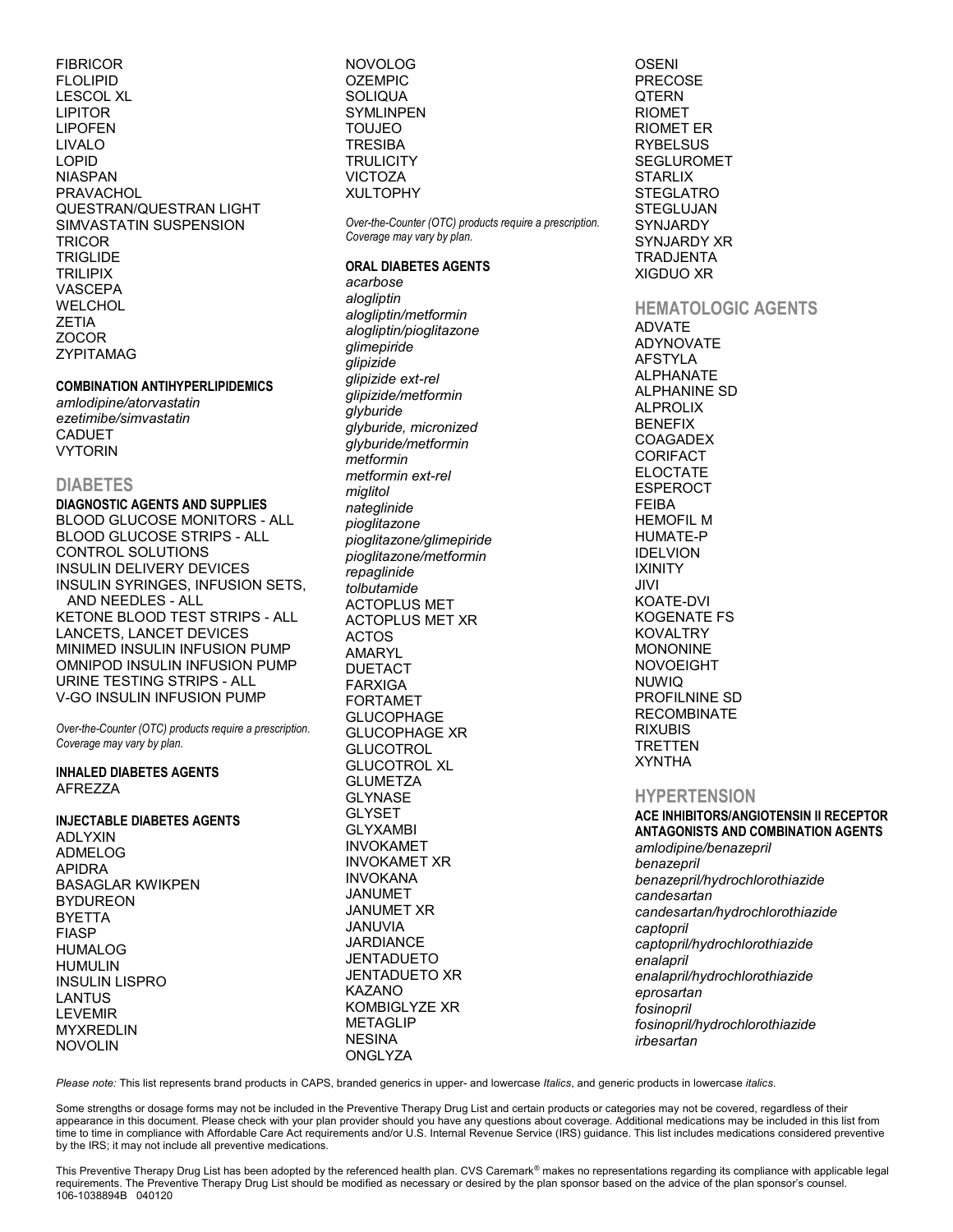*irbesartan/hydrochlorothiazide lisinopril lisinopril/hydrochlorothiazide losartan losartan/hydrochlorothiazide moexipril olmesartan olmesartan/hydrochlorothiazide perindopril quinapril quinapril/hydrochlorothiazide ramipril telmisartan telmisartan/hydrochlorothiazide trandolapril trandolapril/verapamil ext-rel valsartan valsartan/hydrochlorothiazide* ACCUPRIL ACCURETIC ALTACE ATACAND ATACAND HCT AVALIDE AVAPRO BENICAR BENICAR HCT COZAAR DIOVAN DIOVAN HCT EDARBI EDARBYCLOR EPANED HYZAAR LOTENSIN LOTENSIN HCT LOTREL MICARDIS MICARDIS HCT PRESTALIA PRINIVIL **QBRELIS** TARKA **VASERETIC** VASOTEC **ZESTORETIC ZESTRIL** 

#### **BETA-BLOCKERS AND COMBINATION AGENTS**

*acebutolol atenolol atenolol/chlorthalidone betaxolol bisoprolol bisoprolol/hydrochlorothiazide carvedilol carvedilol phosphate ext-rel labetalol metoprolol metoprolol succinate ext-rel metoprolol/hydrochlorothiazide*

*nadolol pindolol propranolol propranolol ext-rel propranolol/hydrochlorothiazide timolol maleate* BYSTOLIC COREG COREG CR CORGARD DUTOPROL INDERAL LA KAPSPARGO LEVATOL LOPRESSOR LOPRESSOR HCT **TENORETIC TFNORMIN** TOPROL-XL **TRANDATE** ZIAC **CALCIUM CHANNEL BLOCKERS AND COMBINATION AGENTS** *amlodipine diltiazem diltiazem ext-rel diltiazem XR felodipine ext-rel isradipine nicardipine nifedipine nifedipine ext-rel nisoldipine ext-rel verapamil verapamil ext-rel Cartia XT Dilt-XR Matzim LA Nifediac CC Taztia XT* ADALAT CC CALAN SR CARDIZEM CARDIZEM CD CARDIZEM LA ISOPTIN SR KATERZIA NORVASC PROCARDIA PROCARDIA XL SULAR TIAZAC VERELAN VERELAN PM **DIURETICS** *amiloride/hydrochlorothiazide*

*chlorothiazide chlorthalidone hydrochlorothiazide indapamide*

*spironolactone/hydrochlorothiazide triamterene/hydrochlorothiazide* ALDACTAZIDE DIURIL DYAZIDE MAXZIDE

**OTHER ANTIHYPERTENSIVE AGENTS** *aliskiren amlodipine/olmesartan amlodipine/telmisartan amlodipine/valsartan/ hydrochlorothiazide clonidine clonidine transdermal guanabenz guanfacine hydralazine methyldopa methyldopa/hydrochlorothiazide minoxidil olmesartan/amlodipine/ hydrochlorothiazide* AZOR CATAPRES CATAPRES-TTS EXFORGE EXFORGE HCT **TEKTURNA** TEKTURNA HCT **TRIBENZOR TWYNSTA** 

## **IMMUNIZING AGENTS**

**ALLERGENIC EXTRACTS** ALLERGENIC EXTRACTS - ALL

#### **IMMUNIZATIONS** VACCINES - ALL

## **MENTAL HEALTH**

**ANTIDEPRESSANTS** *amitriptyline amoxapine bupropion bupropion ext-rel citalopram clomipramine desipramine desvenlafaxine ext-rel doxepin duloxetine delayed-rel escitalopram fluoxetine fluoxetine delayed-rel fluvoxamine imipramine HCl imipramine pamoate maprotiline mirtazapine nortriptyline*

*Please note:* This list represents brand products in CAPS, branded generics in upper- and lowercase *Italics*, and generic products in lowercase *italics*.

Some strengths or dosage forms may not be included in the Preventive Therapy Drug List and certain products or categories may not be covered, regardless of their appearance in this document. Please check with your plan provider should you have any questions about coverage. Additional medications may be included in this list from time to time in compliance with Affordable Care Act requirements and/or U.S. Internal Revenue Service (IRS) guidance. This list includes medications considered preventive by the IRS; it may not include all preventive medications.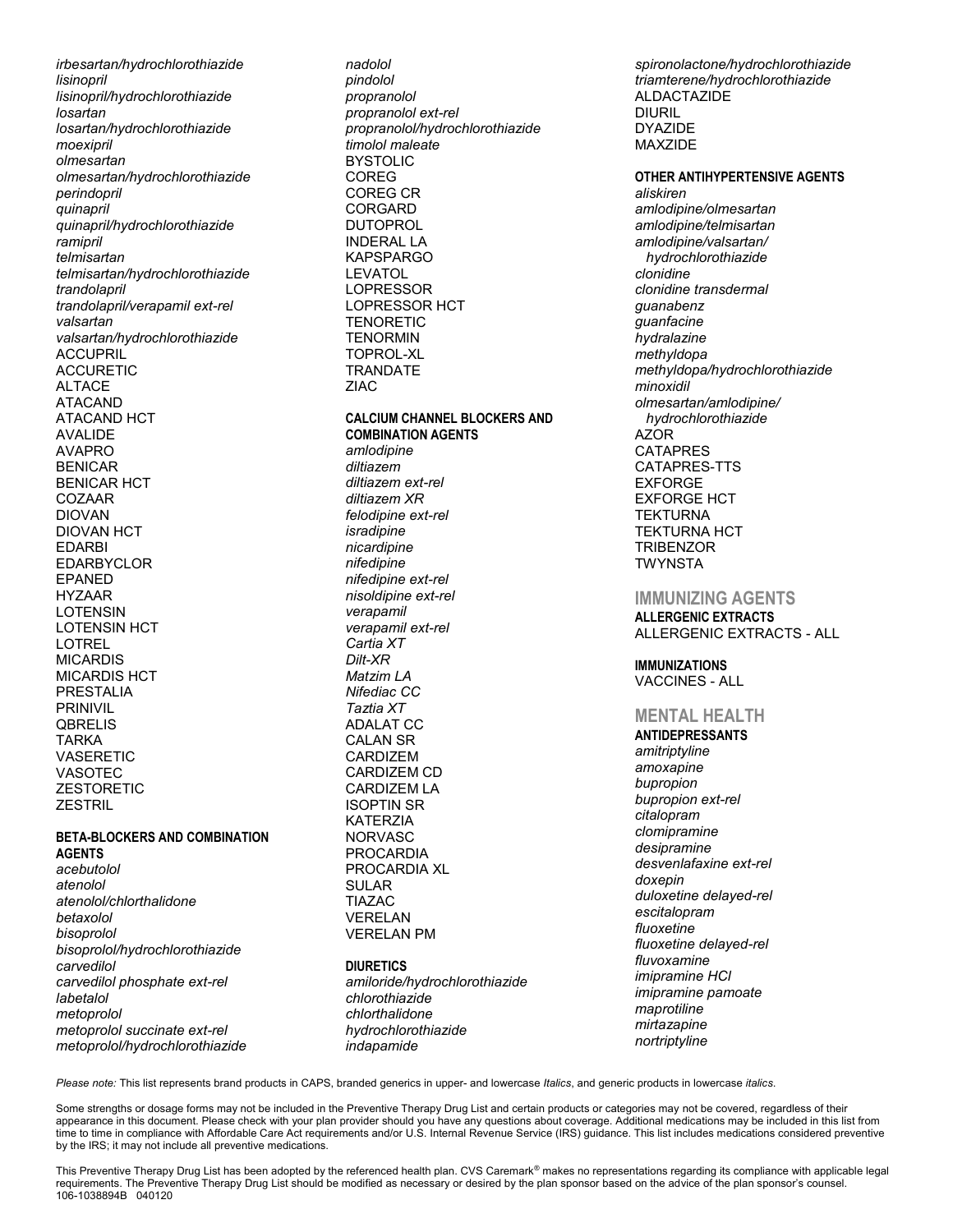*paroxetine HCl paroxetine HCl ext-rel phenelzine protriptyline sertraline tranylcypromine trazodone trimipramine venlafaxine venlafaxine ext-rel Irenka* ANAFRANIL APLENZIN **CELEXA** CYMBALTA DESVENLAFAXINE ER DRIZALMA SPRINKLE EFFEXOR XR EMSAM FETZIMA FLUOXETINE 60 mg FORFIVO XL KHEDEZLA LEXAPRO MARPLAN NARDIL NORPRAMIN **OLEPTRO** PAMELOR PARNATE PAXIL PAXIL CR PEXEVA **PRISTIQ** PROZAC REMERON **TRINTELLIX** VIIBRYD WELLBUTRIN SR WELLBUTRIN XL **ZOLOFT** 

#### **ANTIPSYCHOTICS**

*aripiprazole chlorpromazine clozapine fluphenazine fluphenazine decanoate haloperidol loxapine olanzapine olanzapine orally disintegrating tabs paliperidone perphenazine quetiapine quetiapine ext-rel risperidone thioridazine thiothixene trifluoperazine ziprasidone* ABILIFY

ABILIFY MAINTENA **ARISTADA** CAPLYTA CLOZARIL EQUETRO FANAPT **GEODON HALDOL** HALDOL DECANOATE INVEGA INVEGA SUSTENNA INVEGA TRINZA LATUDA REXULTI RISPERDAL RISPERDAL CONSTA **SAPHRIS SECUADO SEROQUEL** SEROQUEL XR VERSACLOZ VRAYLAR ZYPREXA ZYPREXA ZYDIS

#### **OBSESSIVE COMPULSIVE DISORDER** *fluvoxamine ext-rel*

# **OSTEOPOROSIS**

*alendronate calcitonin calcitonin/salmon ibandronate raloxifene risedronate zoledronic acid 5 mg/100 mL* **ACTONEL** ATELVIA BINOSTO BONIVA BONIVA INJECTION EVENITY EVISTA FORTEO FOSAMAX FOSAMAX PLUS D MIACALCIN NASAL SPRAY PROLIA RECLAST **TYMLOS** 

# **PREVENTIVE CARE SERVICES**

**AGENTS FOR CHEMICAL DEPENDENCY** *acamprosate calcium buprenorphine sublingual buprenorphine/naloxone sublingual disulfiram naltrexone Depade* ANTABUSE BUNAVAIL

PROBUPHINE **SUBLOCADE** SUBOXONE FILM VIVITROL **ZUBSOLV** 

#### **ANTI-OBESITY AGENTS**

*benzphetamine diethylpropion diethylpropion ext-rel phendimetrazine phendimetrazine ext-rel phentermine* ADIPEX-P BELVIQ BELVIQ XR **CONTRAVE** LOMAIRA **QSYMIA** SAXENDA **XENICAL** 

#### **BOWEL PREPARATIONS**

*peg 3350/electrolytes Gavilyte* CLENPIQ **COLYTE GOLYTELY** MOVIPREP NULYTELY **OSMOPREP** PLENVU PREPOPIK SUPREP

#### **SMOKING DETERRENTS**

*bupropion ext-rel nicotine polacrilex nicotine transdermal* **CHANTIX** NICODERM CQ NICORETTE GUM NICORETTE LOZENGE NICOTROL INHALER NICOTROL NS **ZYBAN** 

*Over-the-Counter (OTC) products require a prescription. Coverage may vary by plan.*

#### **MISCELLANEOUS** *cholecalciferol (D3)*

*Over-the-Counter (OTC) products require a prescription. Coverage may vary by plan.*

*Please note:* This list represents brand products in CAPS, branded generics in upper- and lowercase *Italics*, and generic products in lowercase *italics*.

Some strengths or dosage forms may not be included in the Preventive Therapy Drug List and certain products or categories may not be covered, regardless of their appearance in this document. Please check with your plan provider should you have any questions about coverage. Additional medications may be included in this list from time to time in compliance with Affordable Care Act requirements and/or U.S. Internal Revenue Service (IRS) guidance. This list includes medications considered preventive by the IRS; it may not include all preventive medications.